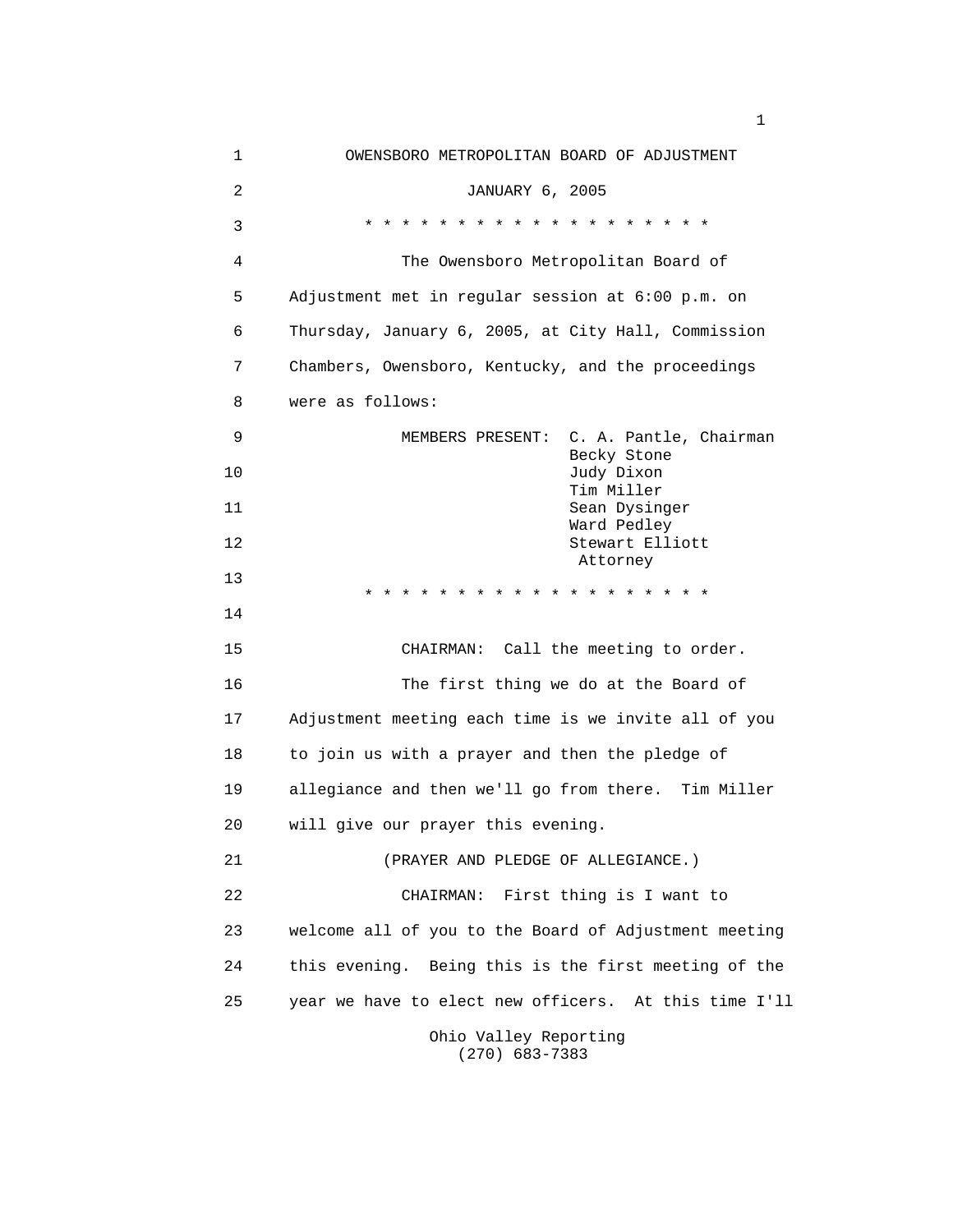1 turn it over to our attorney Mr. Stewart Elliott. 2 MR. ELLIOTT: In accordance with our 3 bylaws the first meeting in January we have an 4 election of officers. It's a little bit different 5 this year in that Ruth Ann Mason whose term has 6 expired, and she is our secretary, she has not been 7 reappointed nor has anyone else been appointed to fill 8 her vacancy. We need to go ahead and have the 9 election because we do not technically have a 10 secretary. So we need to go ahead and have our 11 election. 12 At this time I'll open the floor for 13 nominations for the office of chairman. 14 MR. PEDLEY: I make a motion we elect 15 Audie Pantle back with acclamation. 16 MR. ELLIOTT: Have a motion to elect Mr. 17 Pantle by acclamation. Is there a second? 18 MR. MILLER: Second. 19 MR. ELLIOTT: All in favor of that motion 20 please signify by raising your hand. 21 (ALL BOARD MEMBERS PRESENT RESPONDED AYE.) 22 MR. ELLIOTT: Mr. Pantle, you're now 23 chairman. 24 Now we have the office of vice chairman. 25 The floor is now open for nomination for office of Ohio Valley Reporting (270) 683-7383

 $\sim$  2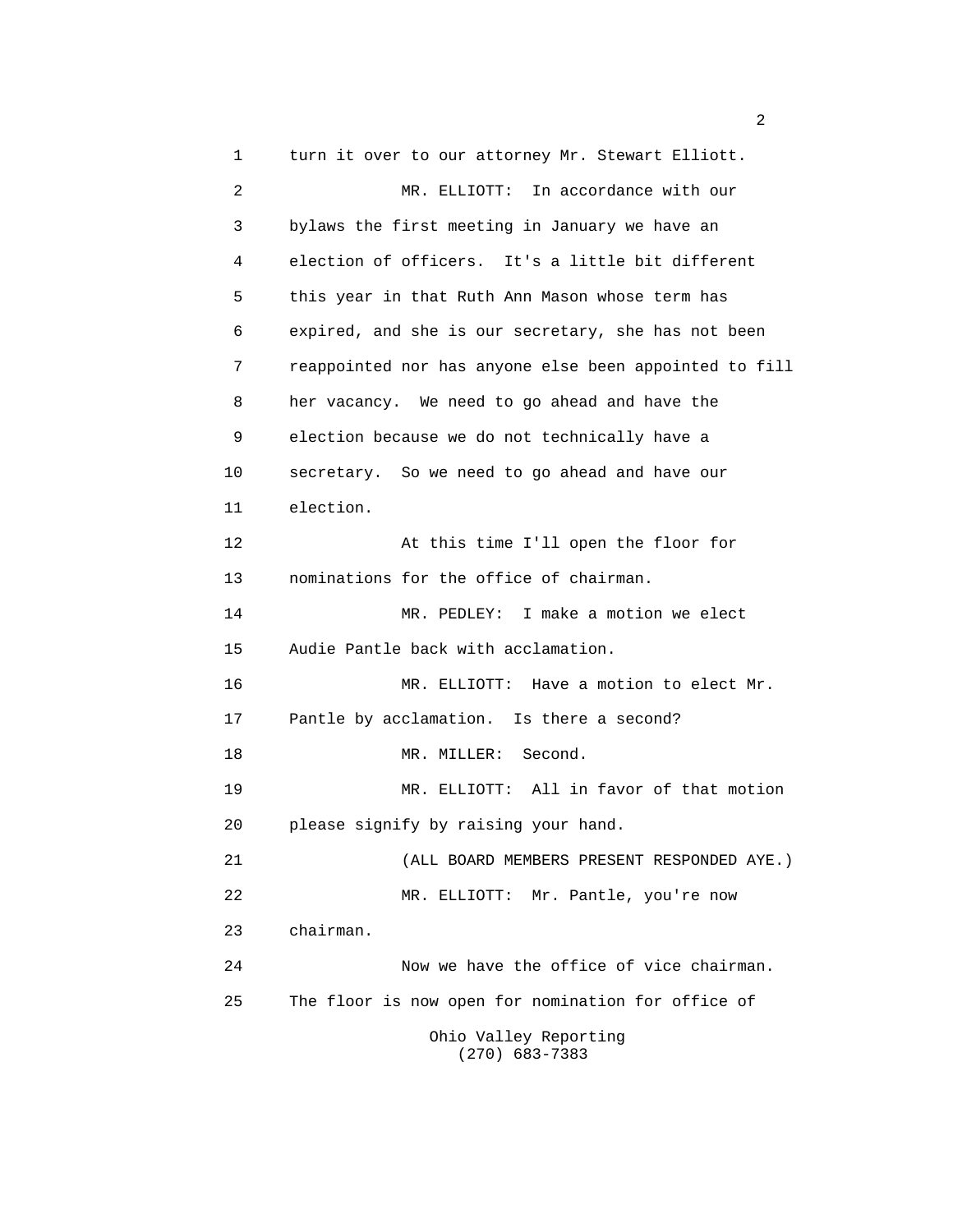1 vice chairman.

 2 CHAIRMAN: I nominate Ward Pedley for vice 3 chairman and move be elected by acclamation. 4 MR. ELLIOTT: Is there a second? 5 MS. DIXON: Second. 6 CHAIRMAN: All in favor raise your right 7 hand. 8 (ALL BOARD MEMBERS PRESENT RESPONDED AYE.) 9 CHAIRMAN: Now we have the office of 10 secretary. 11 MR. DYSINGER: I'd like to nominate Judy 12 Dixon as secretary. 13 MR. PEDLEY: Second. 14 MR. ELLIOTT: Are there any other 15 nominations? 16 (NO RESPONSE) 17 CHAIRMAN: Nomination cease and be elected 18 by acclamation. 19 MR. MILLER: Second. 20 CHAIRMAN: All in favor raise your right 21 hand. 22 (ALL BOARD MEMBERS PRESENT RESPONDED AYE.) 23 MR. ELLIOTT: Judy Dixon is now secretary. 24 The election is now complete. 25 CHAIRMAN: Thank you for your confidence Ohio Valley Reporting (270) 683-7383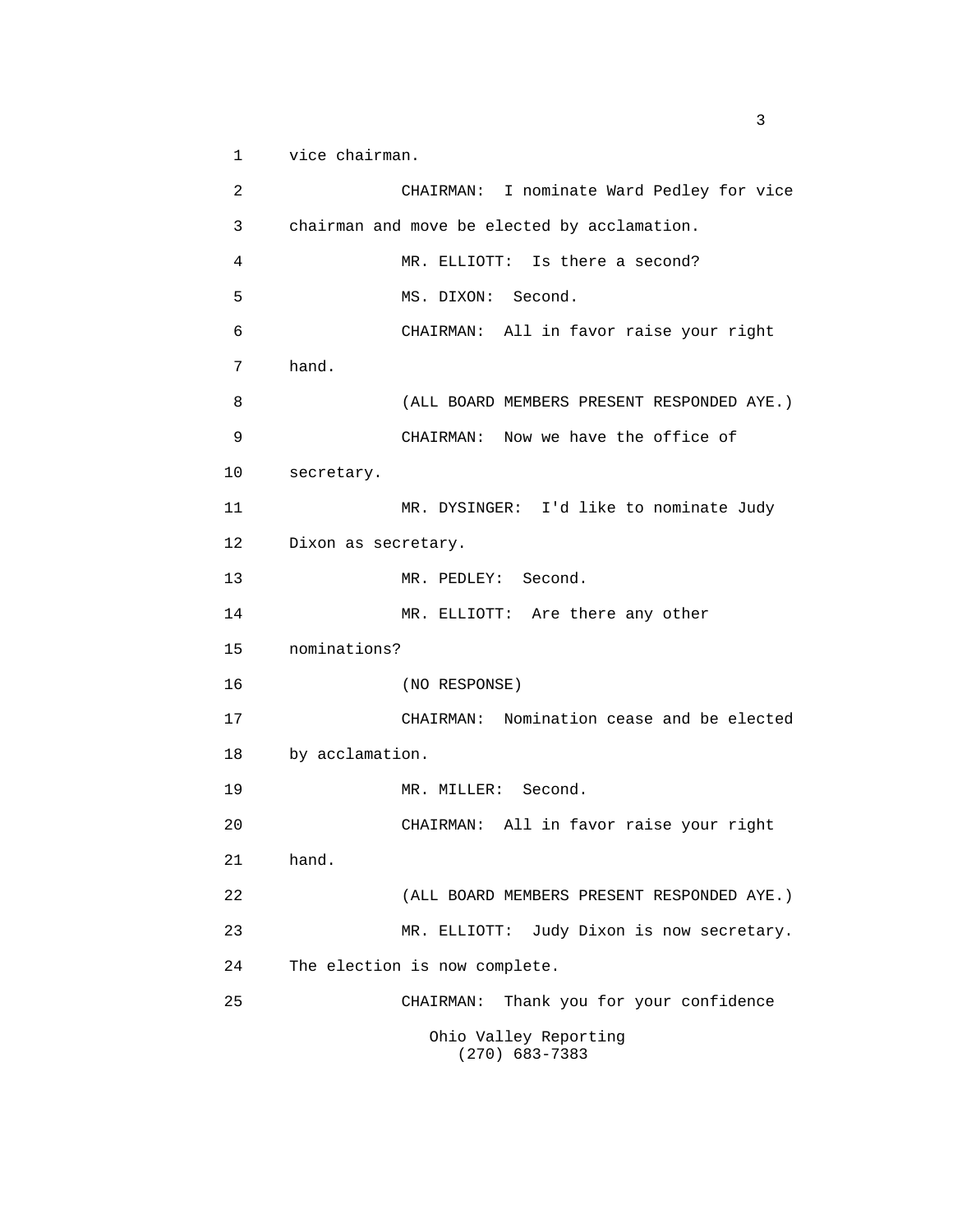1 and we'll proceed at this time.

 2 Again, I want to welcome you to the Board 3 of Adjustment. Set a few guidelines for the business. 4 If you want to speak on any item, please 5 come to the podium. State your name and be recognized 6 and you will be sworn in by the attorney and go from 7 there. 8 With that the first item is consideration 9 of the minutes at this time of December 2nd. They're 10 on record. We haven't found any problems with them. 11 MS. STONE: No. 12 CHAIRMAN: Entertain a motion to dispose 13 of them at this time. 14 MS. DIXON: Move to approve. 15 CHAIRMAN: Is there a second? 16 MR. DYSINGER: Second. 17 CHAIRMAN: All in favor raise your right 18 hand. 19 (ALL BOARD MEMBERS PRESENT RESPONDED AYE.) 20 CHAIRMAN: Motion carries. 21 Next item, please, Becky. 22 ----------------------------------------- 23 CONDITIONAL USE PERMIT 24 ITEM 2 25 5712 KY 56, in an A-R zone Ohio Valley Reporting (270) 683-7383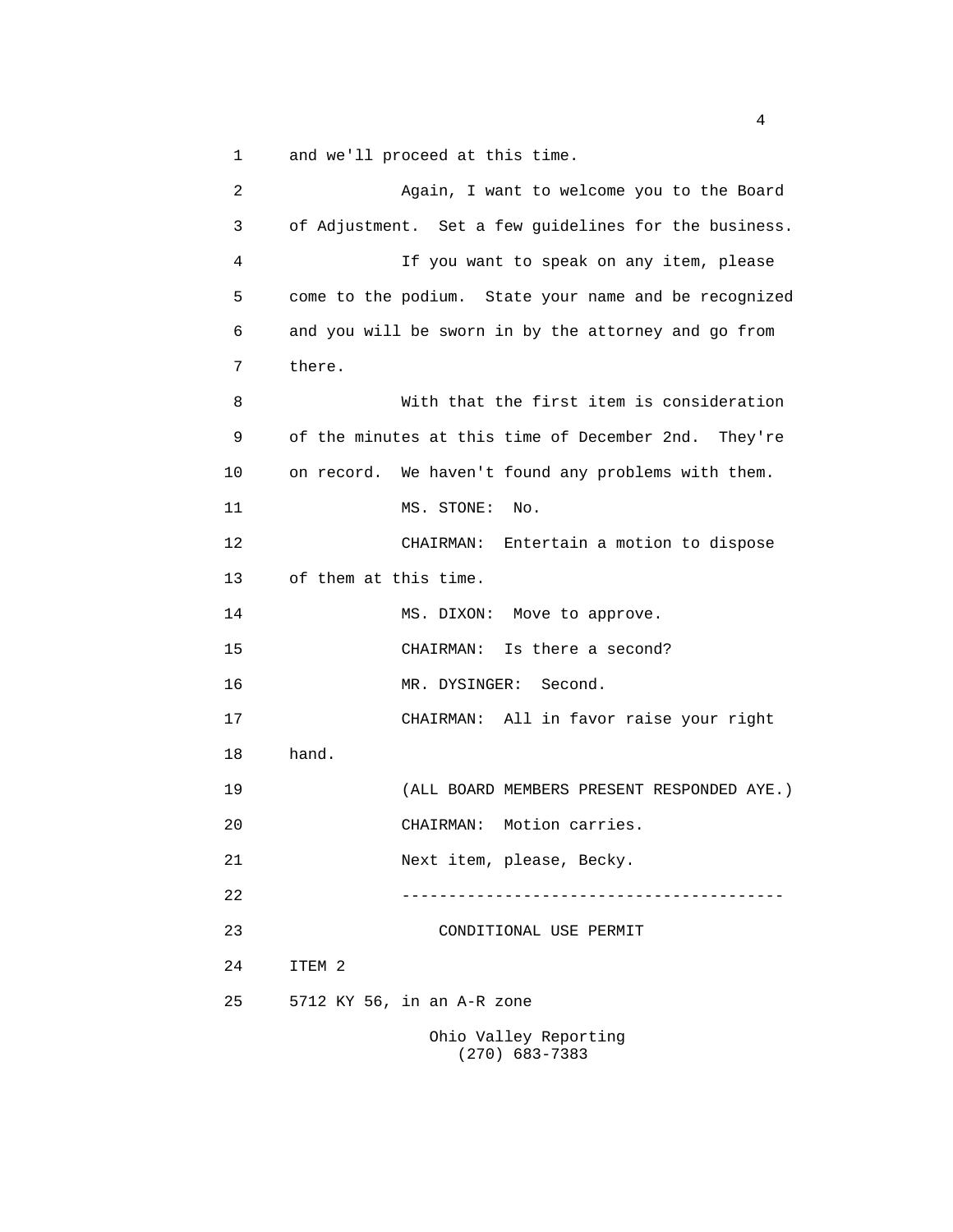1 Consider request for a Conditional Use Permit in order to operate a daycare center for up to 90 2 children with ages ranging from infant to 6 years old. Reference: Zoning Ordinance, Article 8, Section 8.2B3 3 Applicant: Pleasant Grove Baptist Church 4 MS. STONE: The application is in order. 5 It's ready for your consideration. This would be an 6 operation of a daycare center. Their application 7 states the hours of operation from 6 a.m. to 6 p.m. 8 within an existing church that's on the property. 9 CHAIRMAN: Any objections filed in the 10 office? 11 MS. STONE: No. 12 CHAIRMAN: Is there anyone wishing to 13 speak in opposition of this? 14 (NO RESPONSE) 15 CHAIRMAN: Does the applicant have 16 anything he would like to add at this time? 17 APPLICANT REP: No. 18 CHAIRMAN: Any board members have any 19 questions of the applicant? 20 MR. DYSINGER: Mr. Chairman, I have a 21 question of the applicant. 22 There's a school existing there now; is 23 that correct? 24 CHAIRMAN: Come forward. 25 MR. KUEGAL: Rod Kuegal, trustee of Ohio Valley Reporting (270) 683-7383

 $\sim$  5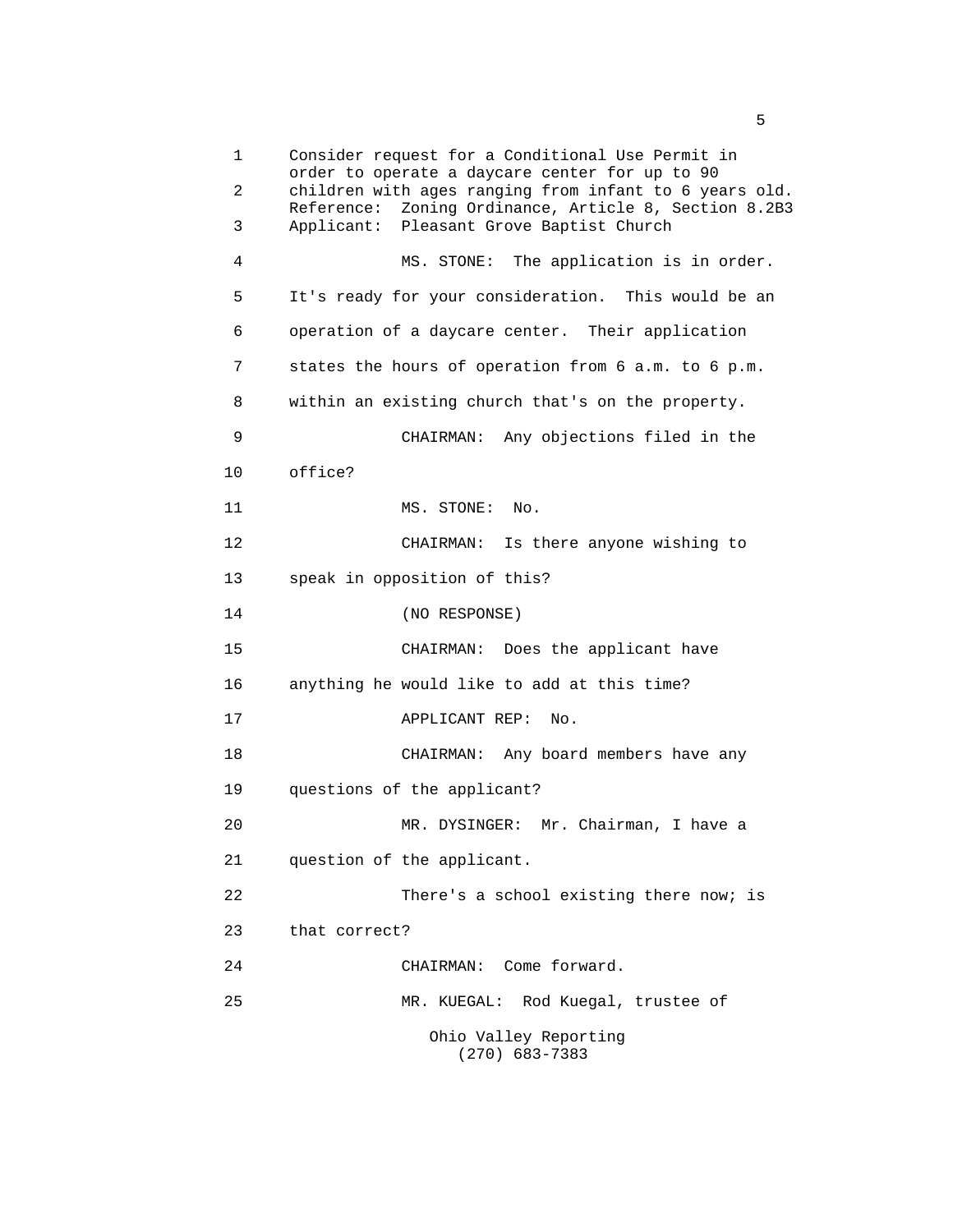1 Pleasant Grove Baptist Church.

 2 (MR. ROD KUEGAL SWORN BY ATTORNEY.) 3 MR. KUEGAL: It's the old Sorgho School or 4 the old Holy Angel School. On the west end of that 5 school, the lower two classrooms and the outside two 6 classrooms will be used as a daycare. 7 MR. DYSINGER: Thank you. 8 CHAIRMAN: Any other board member have any 9 questions? 10 (NO RESPONSE) 11 CHAIRMAN: Staff have any questions or 12 comments? 13 MS. STONE: No. 14 CHAIRMAN: Hearing none entertain a motion 15 to dispose of the item. 16 MR. DYSINGER: Move to approve the 17 conditional use permit because there is no objection. 18 Given the findings that the usage is compatible with 19 the master plan and not dissimilar to its current 20 usage. 21 MR. PEDLEY: Second. 22 CHAIRMAN: Any other comments or questions 23 from the board? 24 (NO RESPONSE) 25 CHAIRMAN: Hearing none all in favor raise Ohio Valley Reporting (270) 683-7383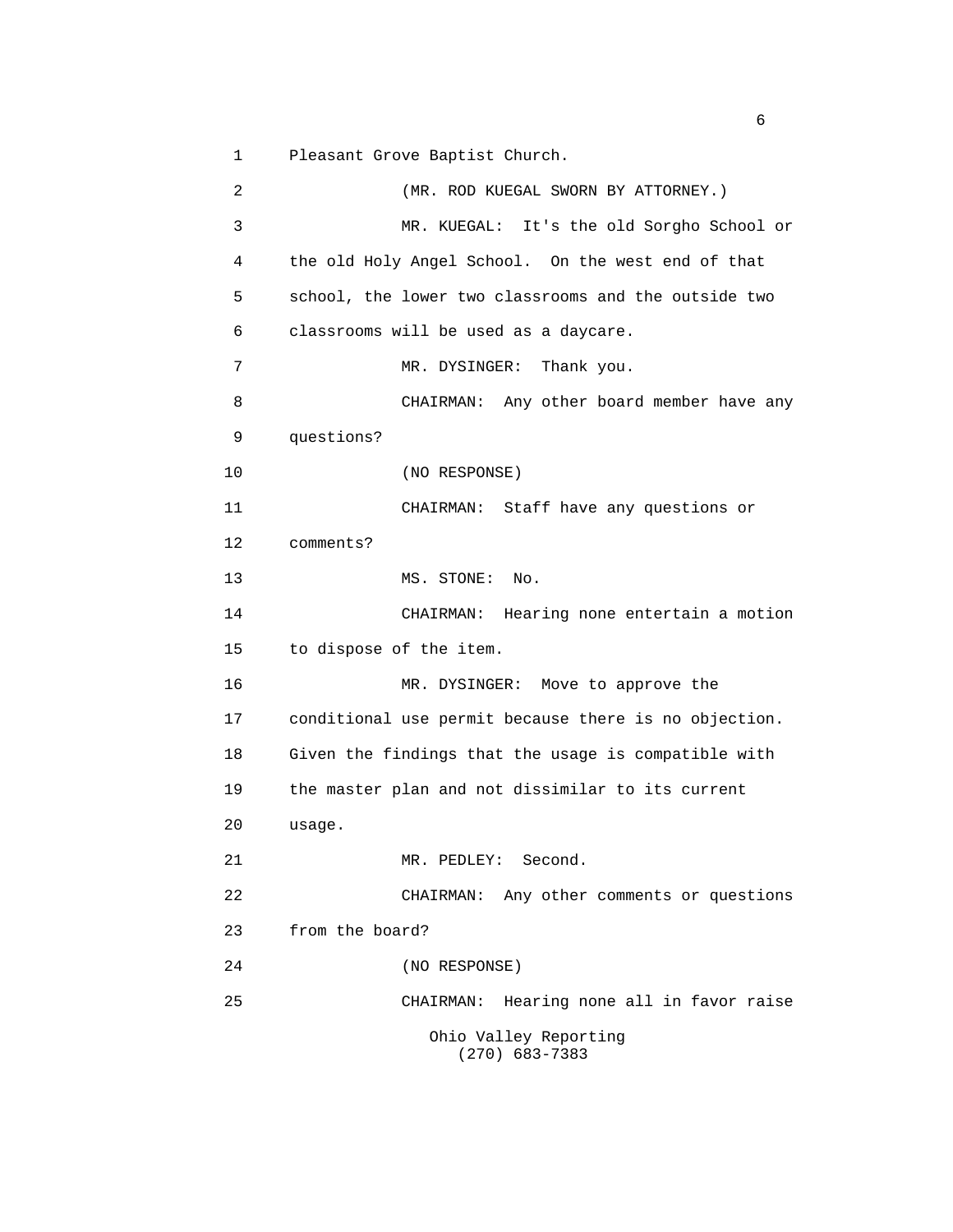1 your right hand.

 2 (ALL BOARD MEMBERS PRESENT RESPONDED AYE.) 3 CHAIRMAN: Motion carries. 4 Next item, please. 5 ----------------------------------------- 6 VARIANCE 7 3122 Old Hartford Road, in an A-U zone Consider request for a Variance to reduce the side 8 yard setback from 10 feet to 9 feet in order to build an addition onto the existing home. 9 Reference: Zoning Ordinance, Article 8, Section 8.5.2(d) 10 Applicant: Michael David and Susan McRoy 11 MS. STONE: This application is in order. 12 It's ready for your consideration. You would have 13 received a staff recommend in your packet. 14 CHAIRMAN: Any objections in the office? 15 MS. STONE: No. 16 CHAIRMAN: Anyone wishing to object to 17 this item? 18 (NO RESPONSE) 19 CHAIRMAN: Does the applicant applying for 20 the variance have any comments? 21 (NO RESPONSE) 22 CHAIRMAN: Board members have any comments 23 of the applicant? 24 (NO RESPONSE) 25 CHAIRMAN: Staff have any comments? Ohio Valley Reporting (270) 683-7383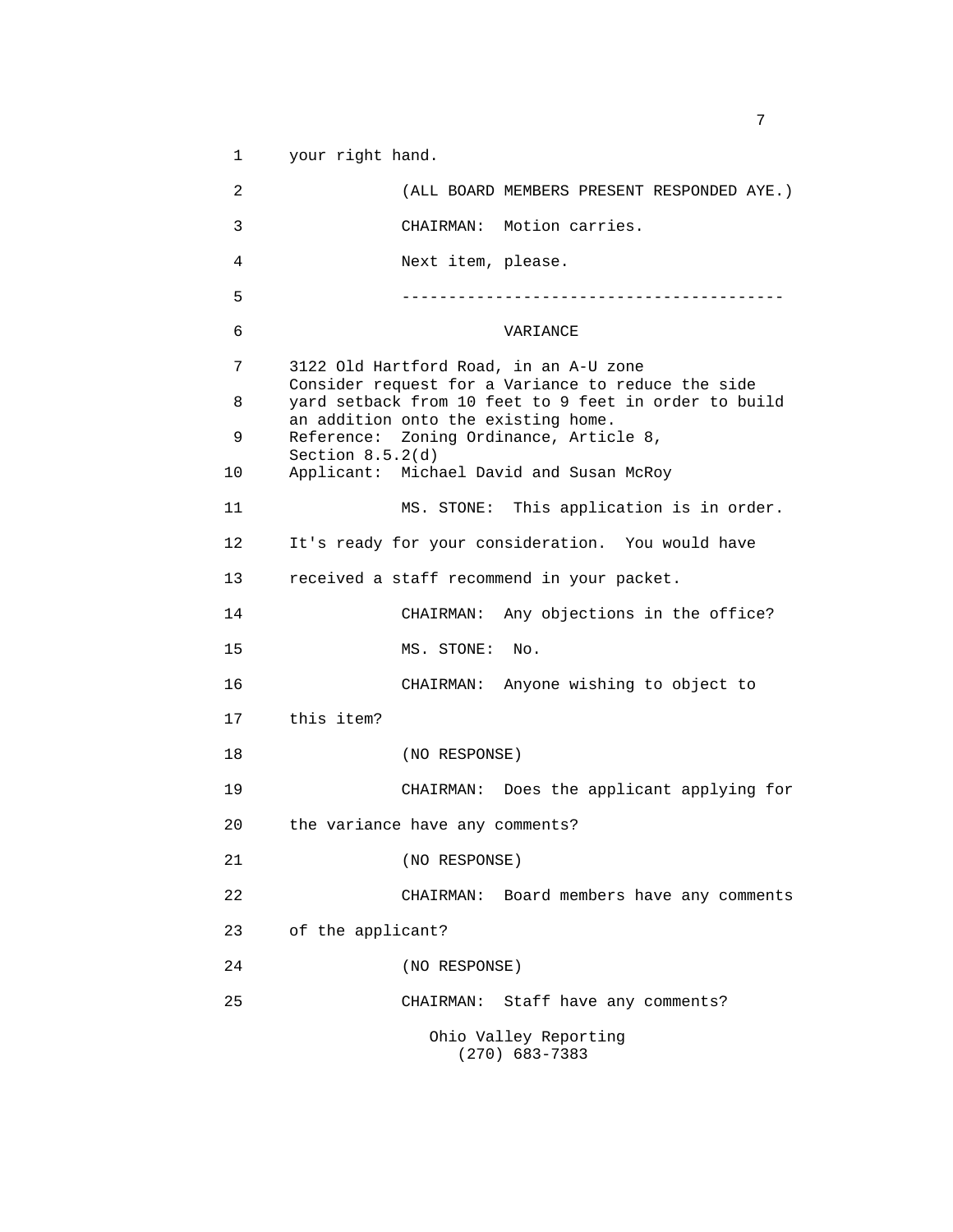1 MS. STONE: No. 2 CHAIRMAN: Entertain a motion to dispose 3 of the item. 4 MR. DYSINGER: I have a question of the 5 staff first, Mr. Chairman. 6 Becky, it says under C Applicant's Actions 7 says, am I reading that correctly, that it was 8 willful? 9 MS. STONE: No. It's saying that the 10 actions were taken after the adoption of the zoning 11 ordinance. It's not indicating that they were willful 12 actions. 13 MR. DYSINGER: Thank you. 14 CHAIRMAN: Any other questions or 15 comments? 16 (NO RESPONSE) 17 CHAIRMAN: Ready for a motion. 18 MR. PEDLEY: Mr. Chairman, I make a motion 19 for approval based on the findings it will not 20 adversely affect the public health, safety or welfare; 21 it will not alter the essential character of the 22 general vicinity; it will not cause a hazard or a 23 nuisance to the public; and it will not allow an 24 unreasonable circumvention of the requirements of the 25 zoning regulations if Planning Staff recommendation is Ohio Valley Reporting

(270) 683-7383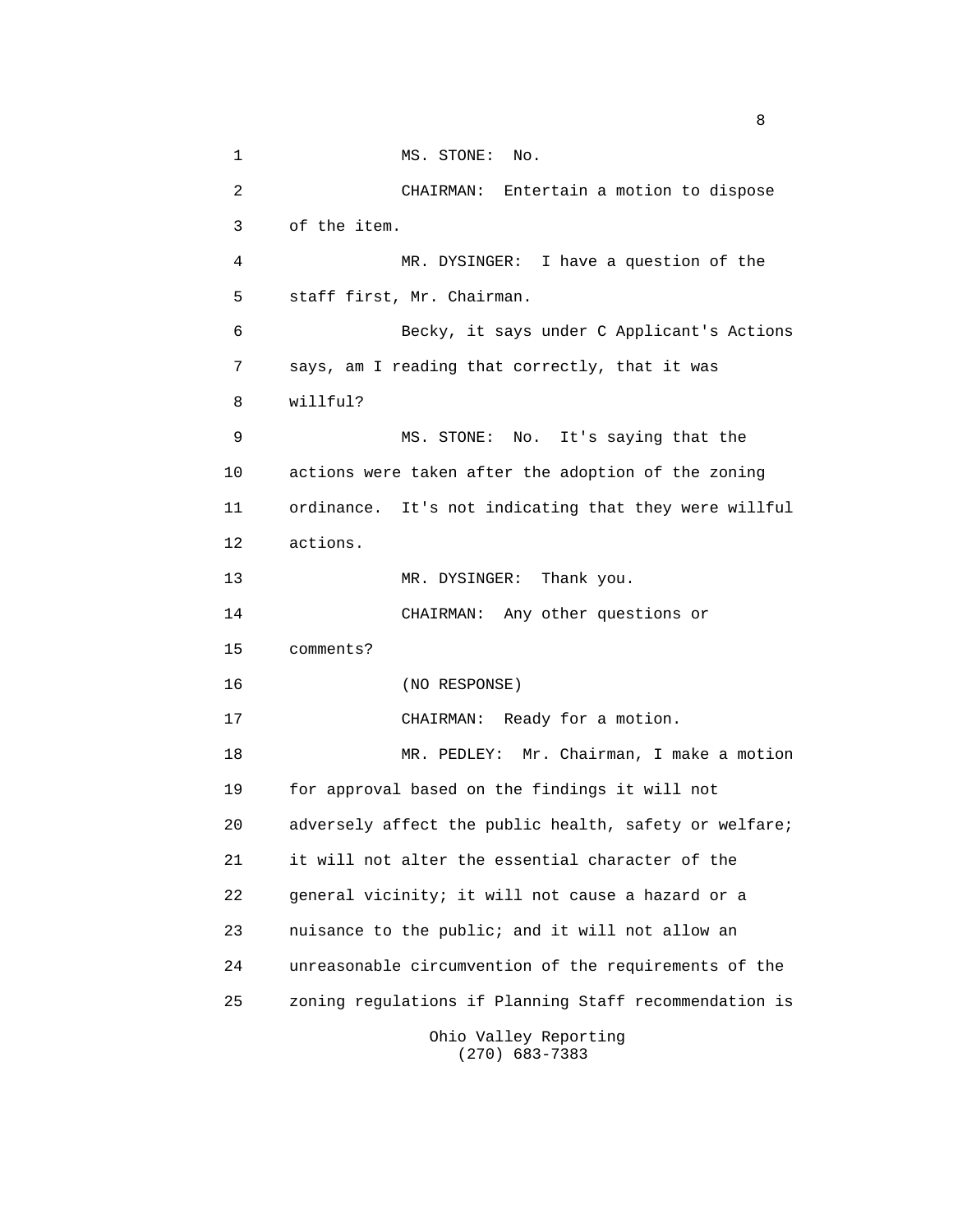1 accepted. 2 CHAIRMAN: Is there a second? 3 MR. DYSINGER: Second. 4 CHAIRMAN: Any other questions or comments 5 from the board? 6 (NO RESPONSE) 7 CHAIRMAN: Staff have anything else? 8 MS. STONE: No. 9 CHAIRMAN: Hearing none all in favor raise 10 your right hand. 11 (ALL BOARD MEMBERS PRESENT RESPONDED AYE.) 12 CHAIRMAN: Motion carries. 13 Any other item? 14 MS. STONE: No. 15 MR. MILLER: Motion to adjourn. 16 MR. DYSINGER: Second. 17 CHAIRMAN: All in favor raise your right 18 hand. 19 (ALL BOARD MEMBERS PRESENT RESPONDED AYE.) 20 CHAIRMAN: We are adjourned. 21 ----------------------------------------- 22 23 24 25 Ohio Valley Reporting

(270) 683-7383